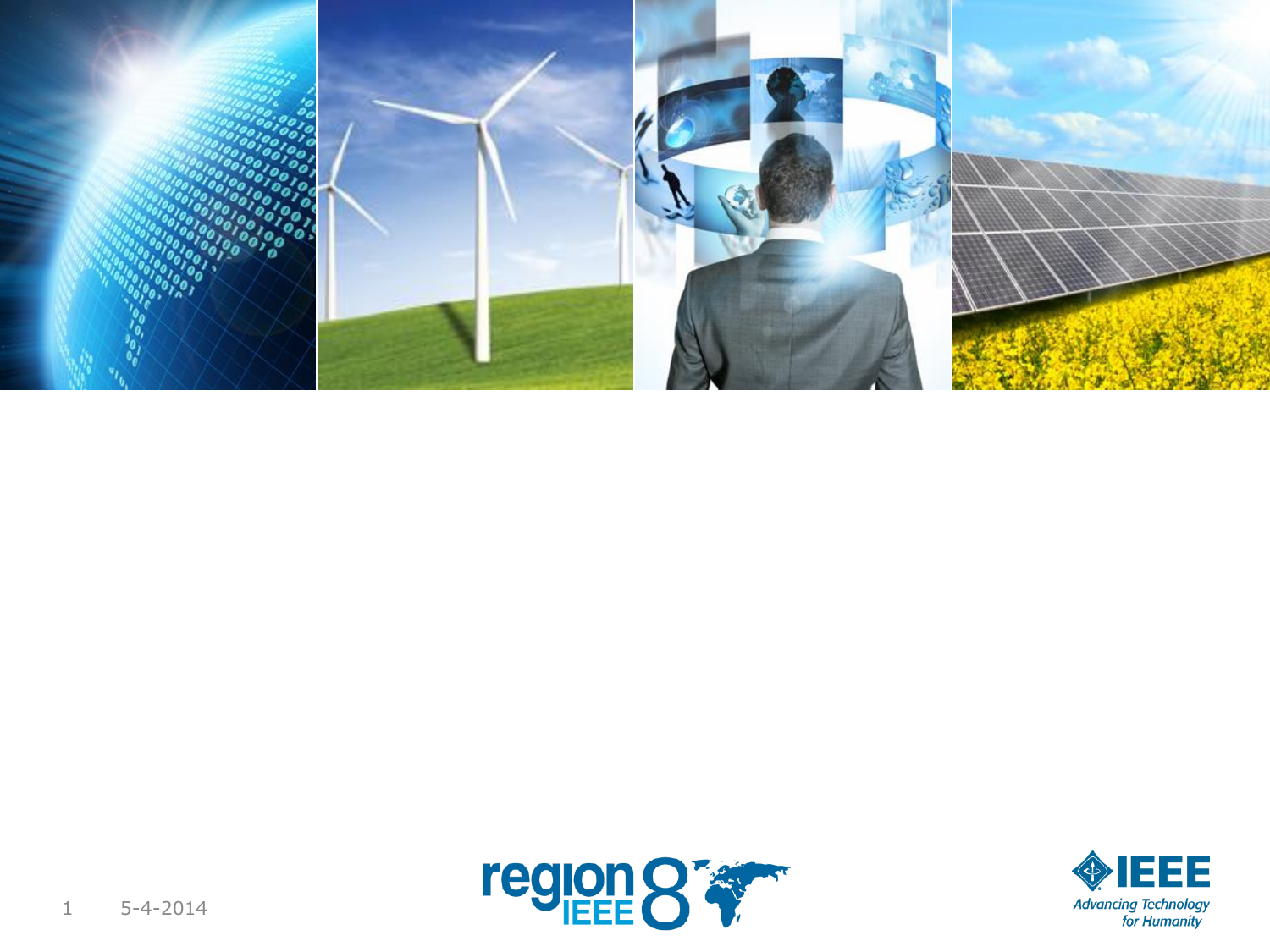# **Welcome to the 102nd IEEE R8 meeting**

- Special guests
- Program for today and tomorrow  $\blacktriangleright$
- A few items from my report
- Sections Congress



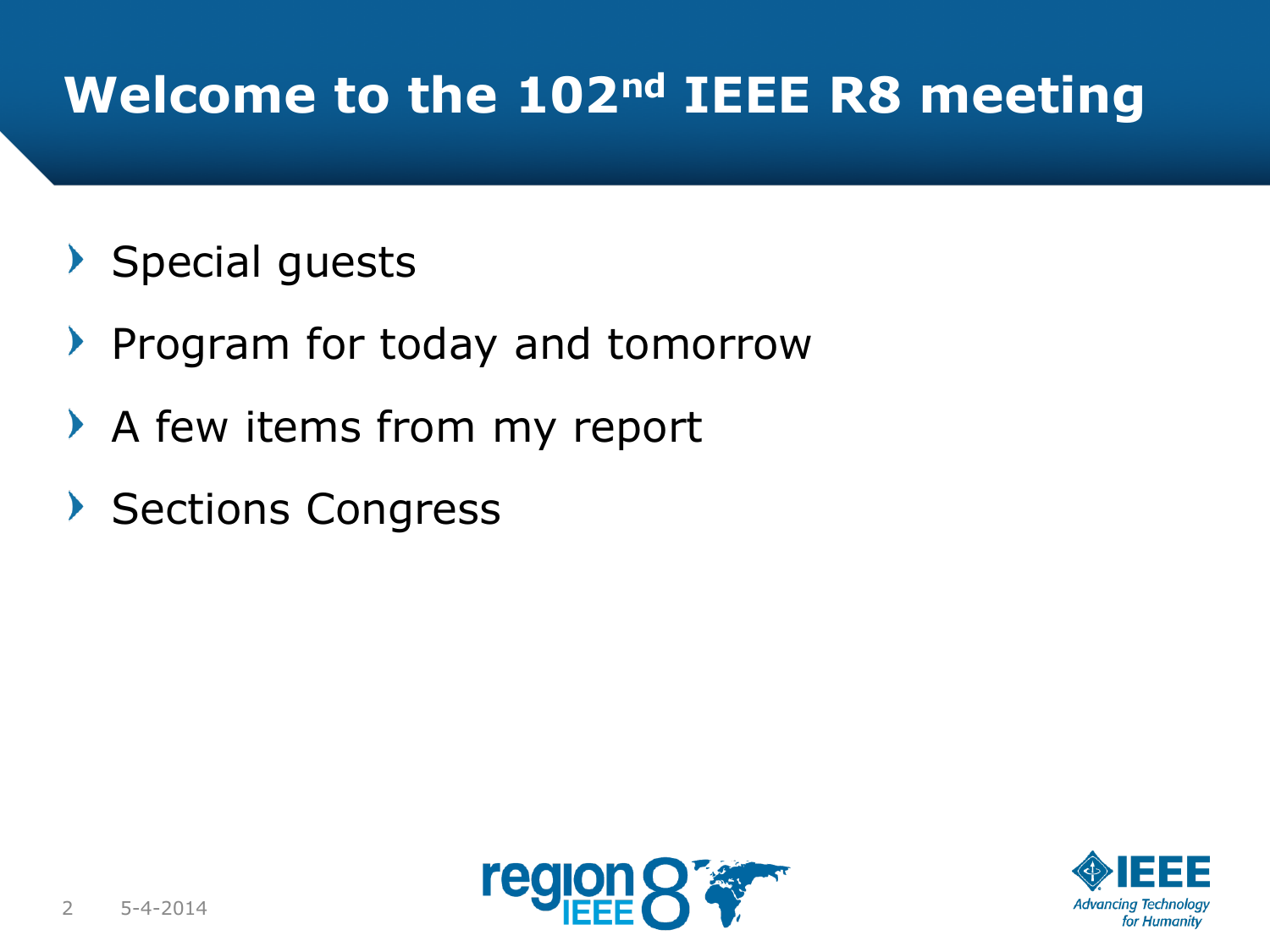

- Peter Staecker, Past President (2013)
- Gordon Day, Past President (2012)  $\blacktriangleright$
- Howard Michel, President-Elect (109)  $\blacktriangleright$
- President-Elect Candidates (303)  $\blacktriangleright$ 
	- Fred Mintzer
	- $-$  Barry Shoop (also presenting as MGA Past Chair) (116)
- Gianluca Setti, VP Publication Services and Products (310)  $\blacktriangleright$
- Toshi Fukuda, Region 10 Director  $\blacktriangleright$
- Diogo Mónica, Public Visibility Chair (202) $\blacktriangleright$



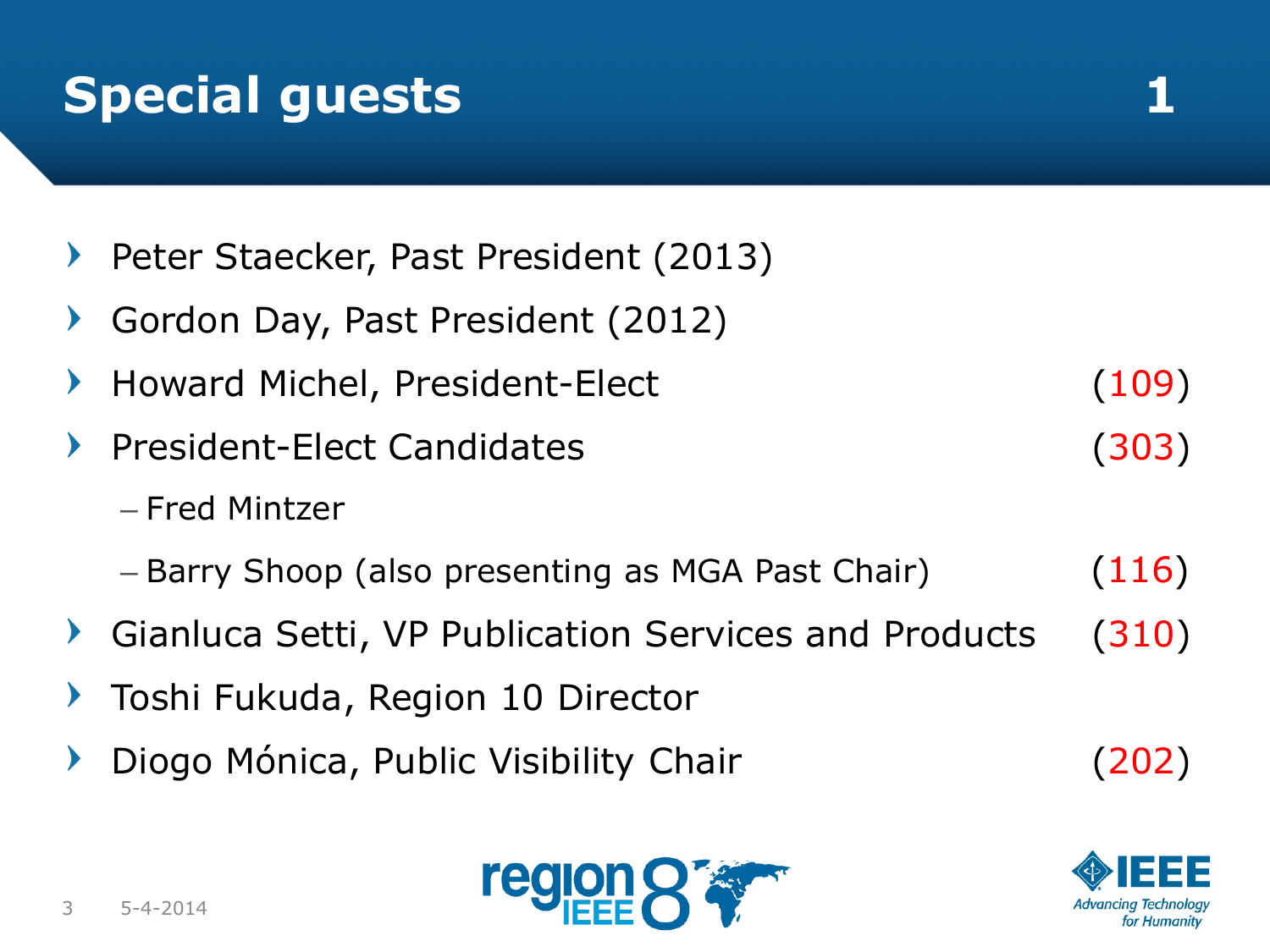- Director-Elect Candidates  $\blacktriangleright$ 
	- Margaretha Eriksson
	- Magdalena Salazar-Palma (also Sections Congress Chair) (302)
- $\blacktriangleright$ Award recipients
	- Monique Morrow (Clementina Saduwa Award)



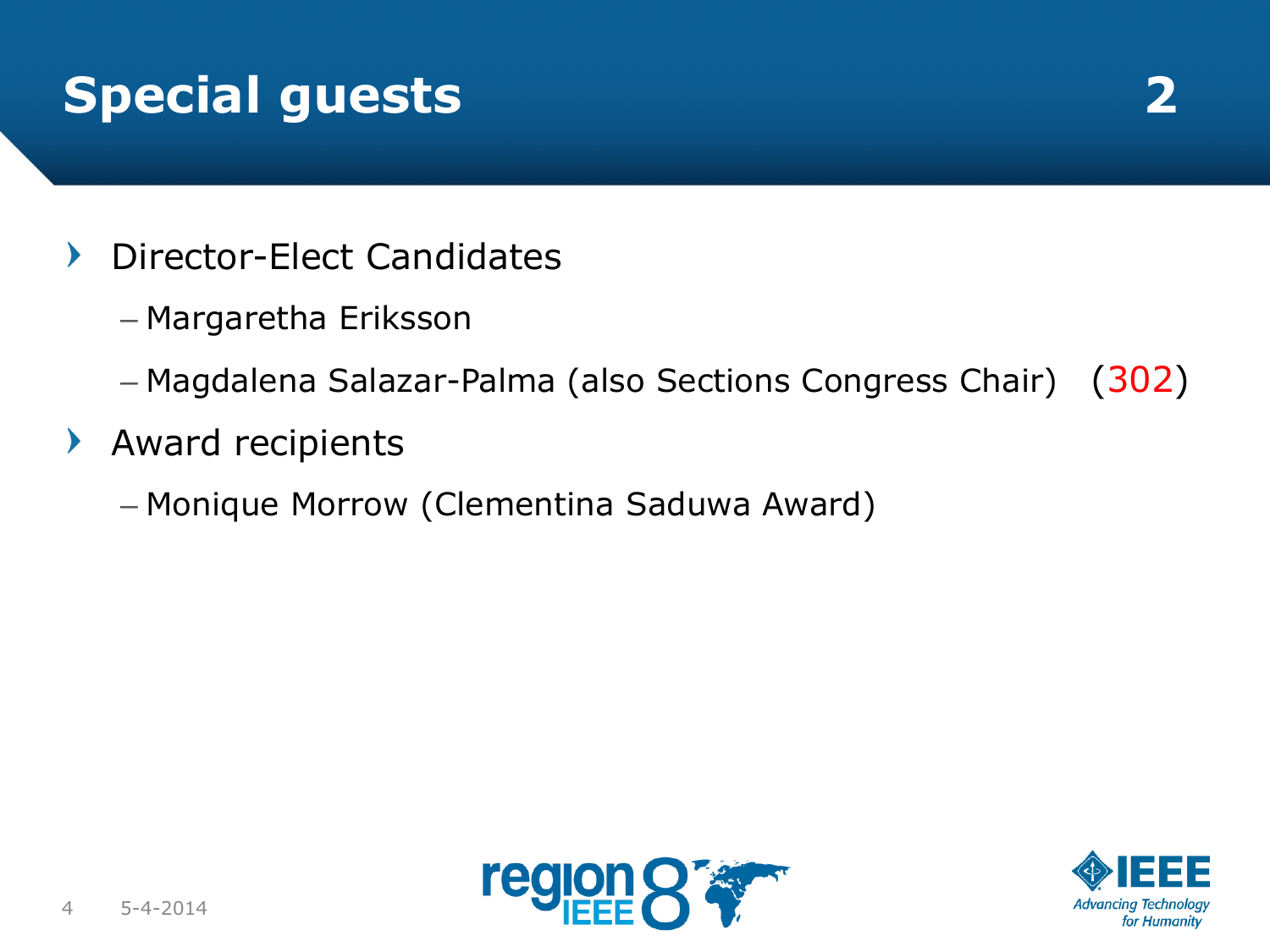#### $\blacktriangleright$ IEEE Staff members

- Burton Dicht, IEEE Educational Activities Director, University Programs
- Doug Gorham, IEEE Educational Activities Managing Director
- Karine Iffour, IEEE Europe Business Development Director
- Cecelia Jankowski, IEEE MGA Managing Director (117)
- Patrick Mahoney, IEEE Chief Marketing Officer (202)
- James Prendergast, IEEE Executive Director and Chief Operating Officer (110)
- Cheryl Sinauskas, IEEE MGA Director, Geographic Activities
- Tara Wisniewski, IEEE Director Corporate Activities



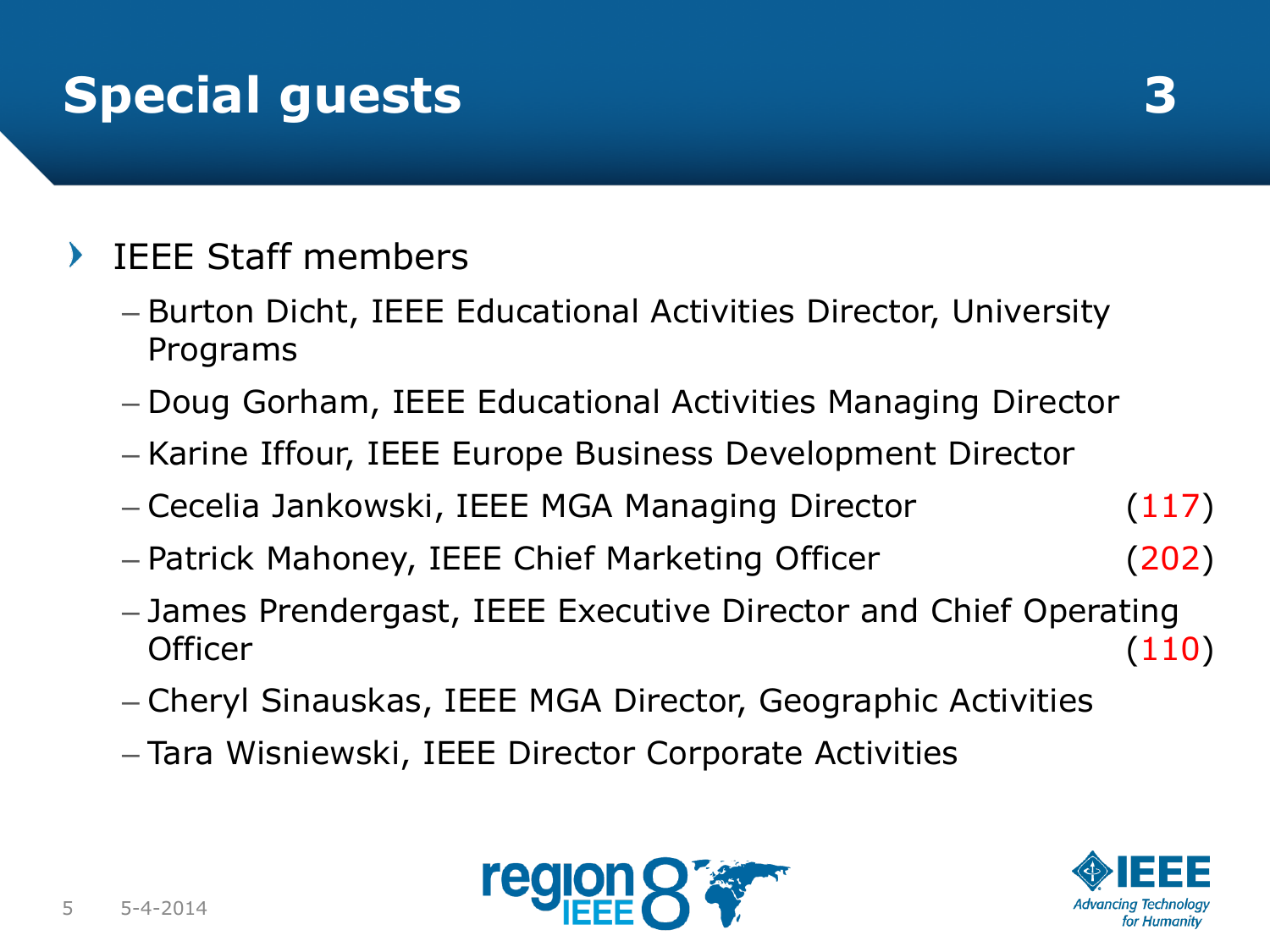

- 47 (out of 56) Section delegates from Region 8
	- Some Section delegates could not make it because of visa problems, health problems, or the Lufthansa strike.
	- Please arrange your visa for Amsterdam in time.
- Appointed members, Subcommittee Chairs  $\blacktriangleright$
- Subcommittee members  $\blacktriangleright$
- Society representatives (mainly for the ChCSC meeting)  $\blacktriangleright$
- Observers from several Sections in Region 8, among them:  $\blacktriangleright$ 
	- Maciej Borówka, R8 SYP 2014 Organizing Committee Chair (304)
	- Fisseha Mekuria, R8 AFRICON 2015, one of the General Chairs



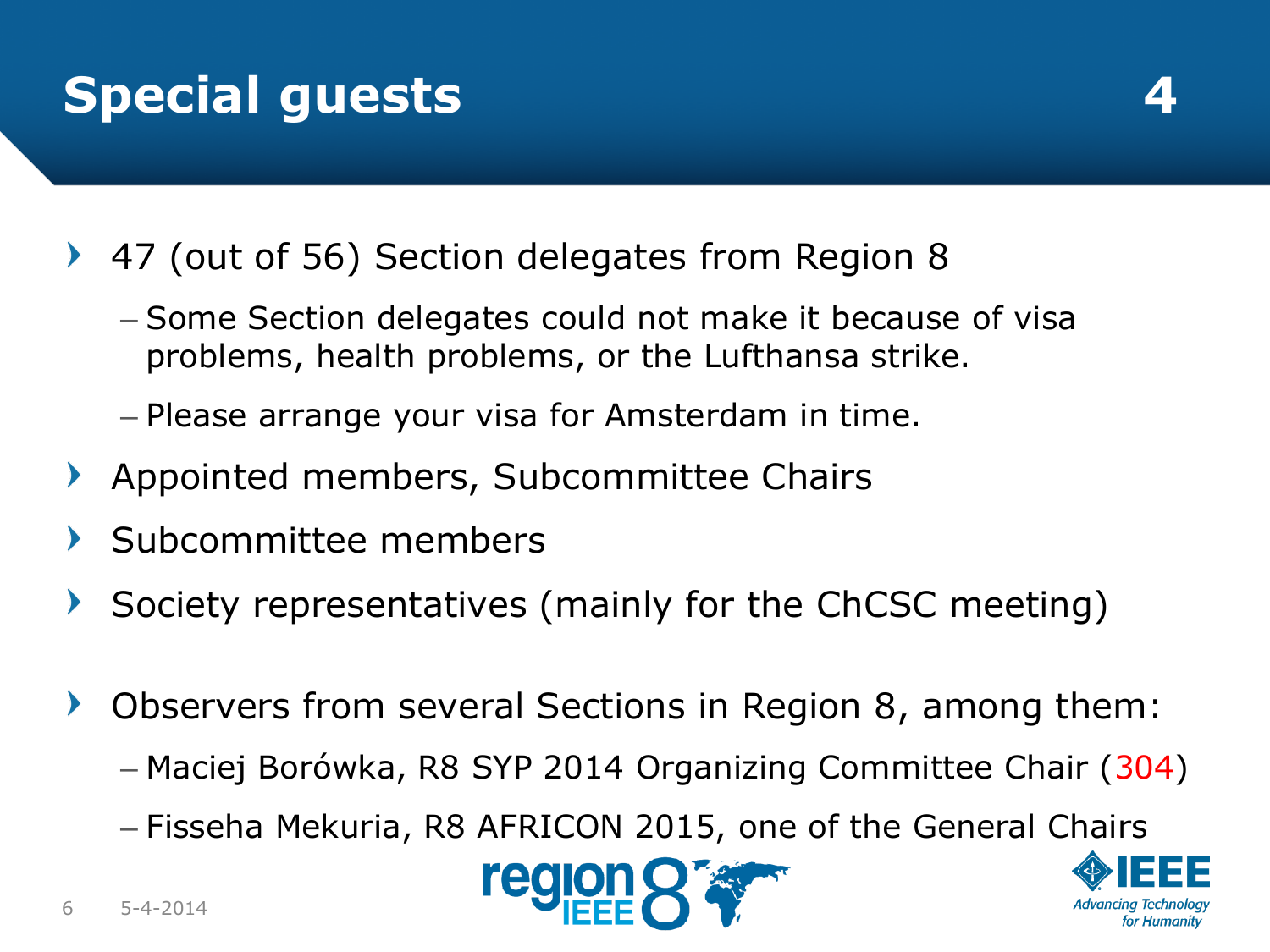# **Program for today and tomorrow**

- Meeting (part 1): 08:00-13:00
- Meeting (part 2): 14:00-16:40  $\blacktriangleright$ 
	- 14:00-14:45 regular meeting and introduction to the workshops
	- 14:50-16:35 workshops: **Increase IEEE's footprint!**  Increase IEEE visibility, raise awareness about IEEE
- Social program: 17:00-22:00 – city walking tour starts at 17:00
- Meeting (part 3): 08:00-13:00



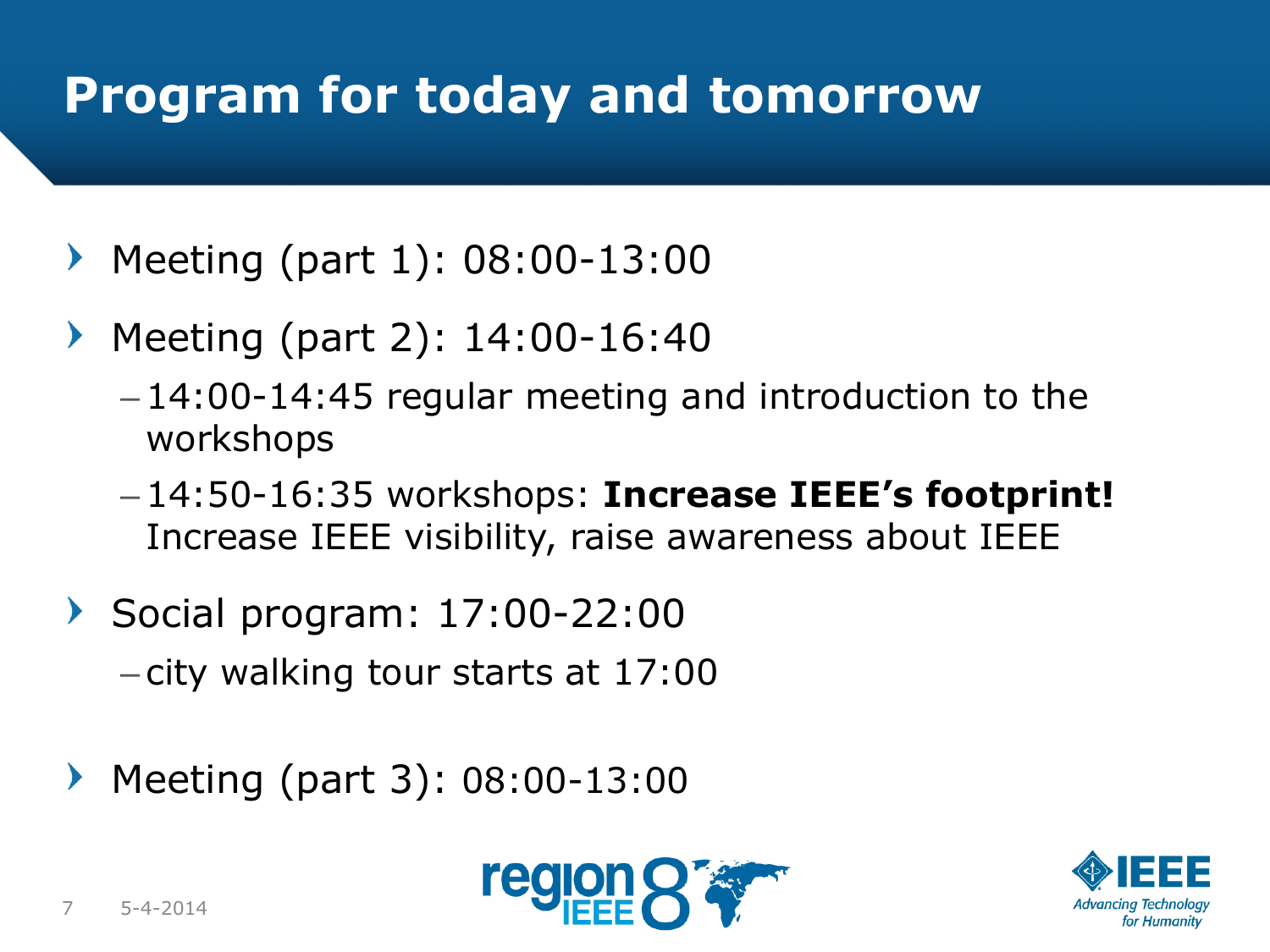# **Agenda book**

- **Short versions** of the reports from OpCom members and appointed members are in the printed agenda book; distributed to those who requested it.
- **Full versions** are available on the Region 8 website.  $\blacktriangleright$
- On special request, the agenda book contains also the one- $\blacktriangleright$ page Section reports.
- The agenda book (of the Spring meeting only) contains lists  $\blacktriangleright$ of Reported Section officers (Chair, Vice Chair, Secretary, Treasurer) and Reported meetings. **Please check these lists for inconsistencies!**
- !! Please report your officers and meetings through vTools !!



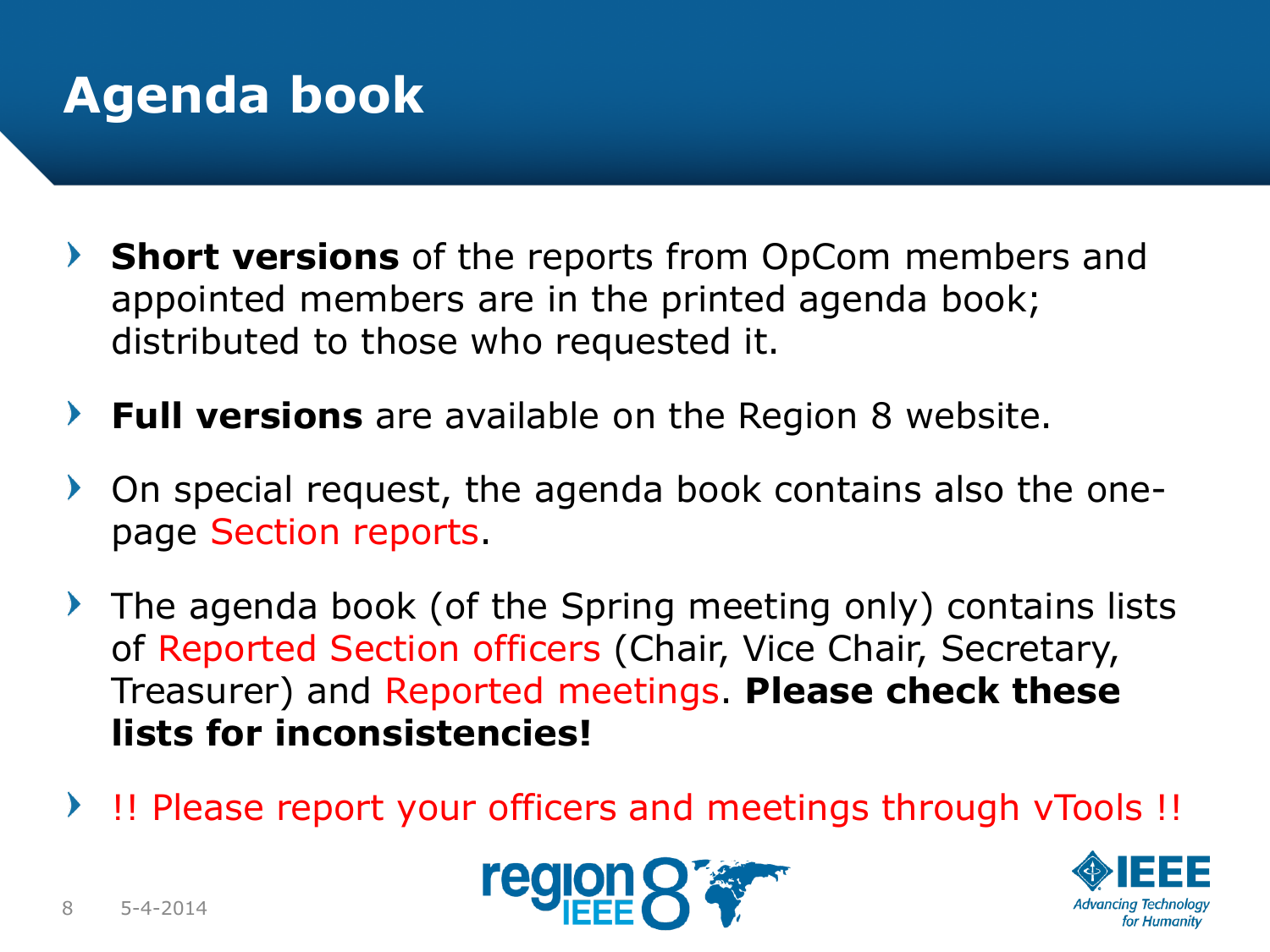# **Director's report**

- Organization Appointed members Vision and Mission  $\blacktriangleright$
- General focus points for 2013-14  $\blacktriangleright$
- Geographic unit and membership statistics  $\blacktriangleright$
- $\blacktriangleright$ Strategic challenges
- $\blacktriangleright$ Recent and upcoming major Region 8 events
- Recent and upcoming Region 8 conferences  $\blacktriangleright$
- Recent and upcoming Section anniversaries (25, 40, 50, 60)  $\blacktriangleright$
- Recent and upcoming dedications of IEEE Milestones  $\blacktriangleright$
- Awards and recognitions  $\blacktriangleright$
- News from Member and Geographic Activities (MGA)  $\blacktriangleright$
- $\blacktriangleright$ Miscellaneous
- Director's calendar since Sarajevo, October 2013 $\blacktriangleright$



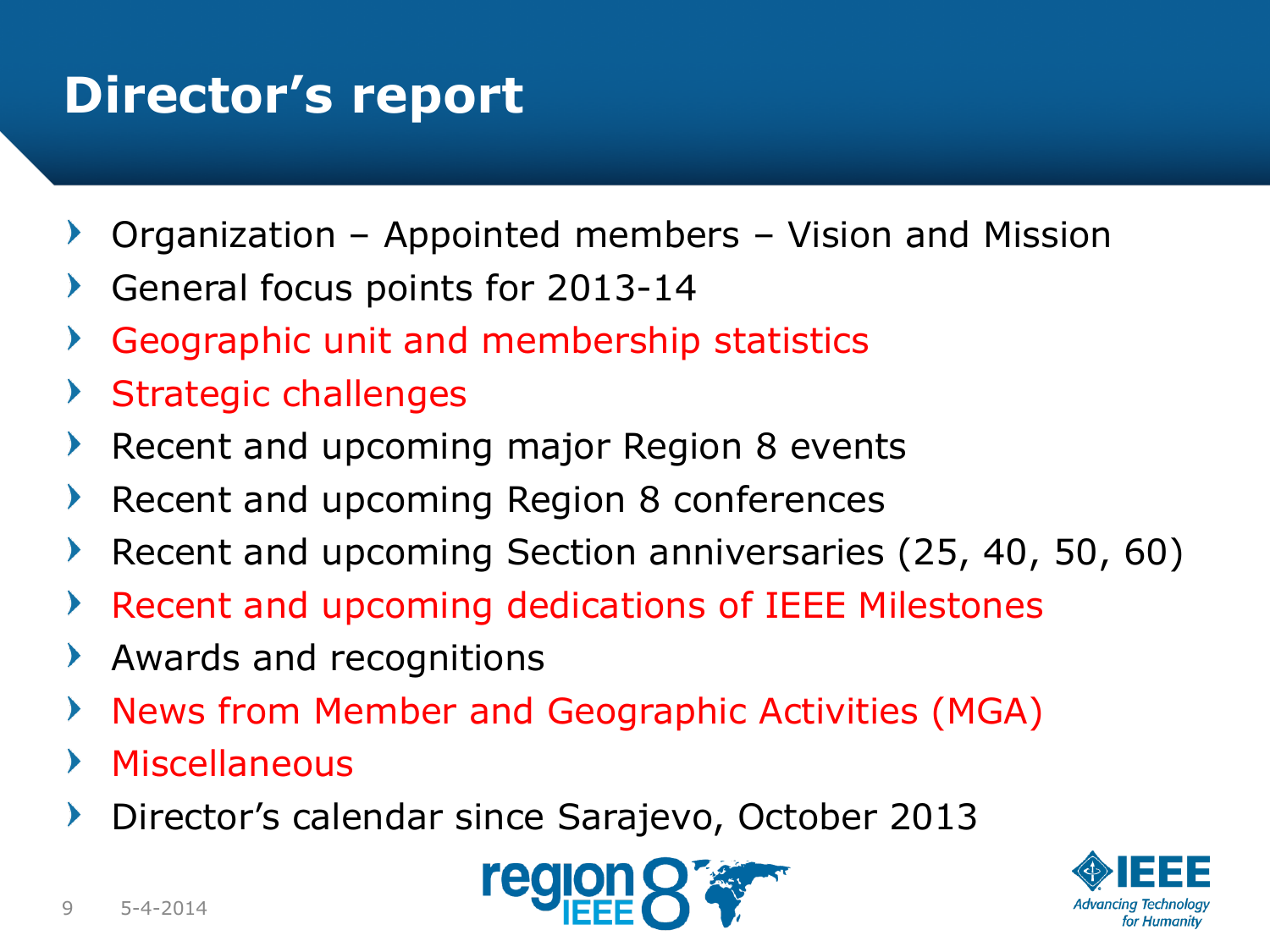# **Region 8 statistics - GeoUnits**

#### $\blacktriangleright$ *31-12-2012* (*31-12-2013*)

- $\blacktriangleright$ 56 ( 56) Sections
- $\blacktriangleright$ 10 ( 10) Subsections
- 552 (543) Society Chapters up by 9  $\blacktriangleright$
- $\blacktriangleright$ 71 ( 68) Affinity Groups up by 3
- 449 (416) Student Branches up by 33
- 125 (106) SB Chapters up by  $19 = 18\%$  $\blacktriangleright$
- 58 ( 55) SB Affinity Groups up by 3 $\blacktriangleright$
- 
- -



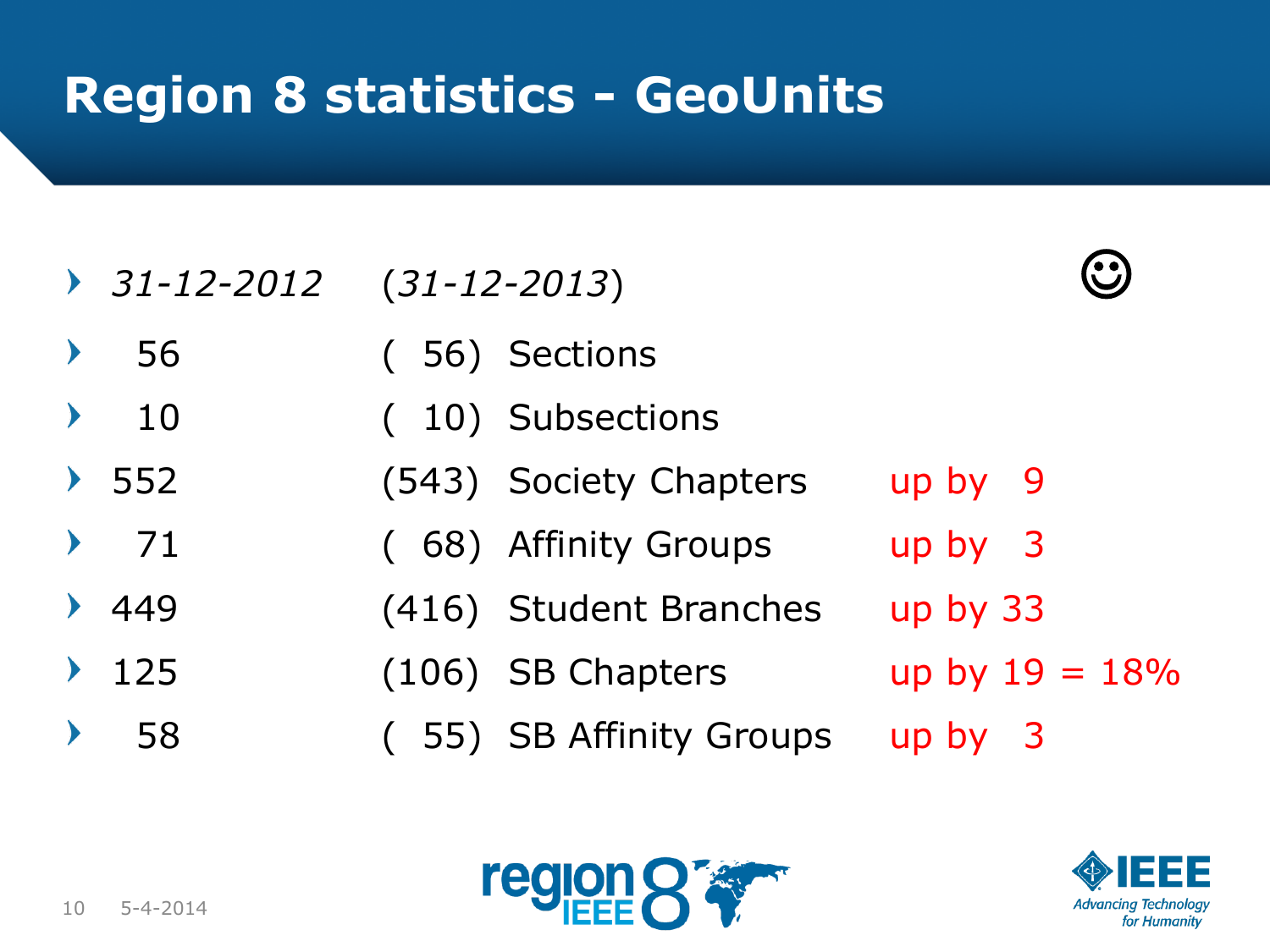# **Region 8 statistics – Membership 1**

*31-12-2013 (31-12-2012)*

- 
- 78597 (77909) Members up by 688 = 0.9%  $\blacktriangleright$ – after the deactivator in February: 55921 (55288) up by  $633 = 1.1\%$
- 55652 (55831) Non-students down by 179 = 0.3%  $\blacktriangleright$ – after the deactivator in February:  $40836 (39651)$  up by  $1185 = 3.0\%$
- $22935$  (22078) Students up by 857 = 3.9% – after the deactivator in February: 15085 (15637) down by  $552 = 3.5\%$

Membership Development Subcommittee has an important job!



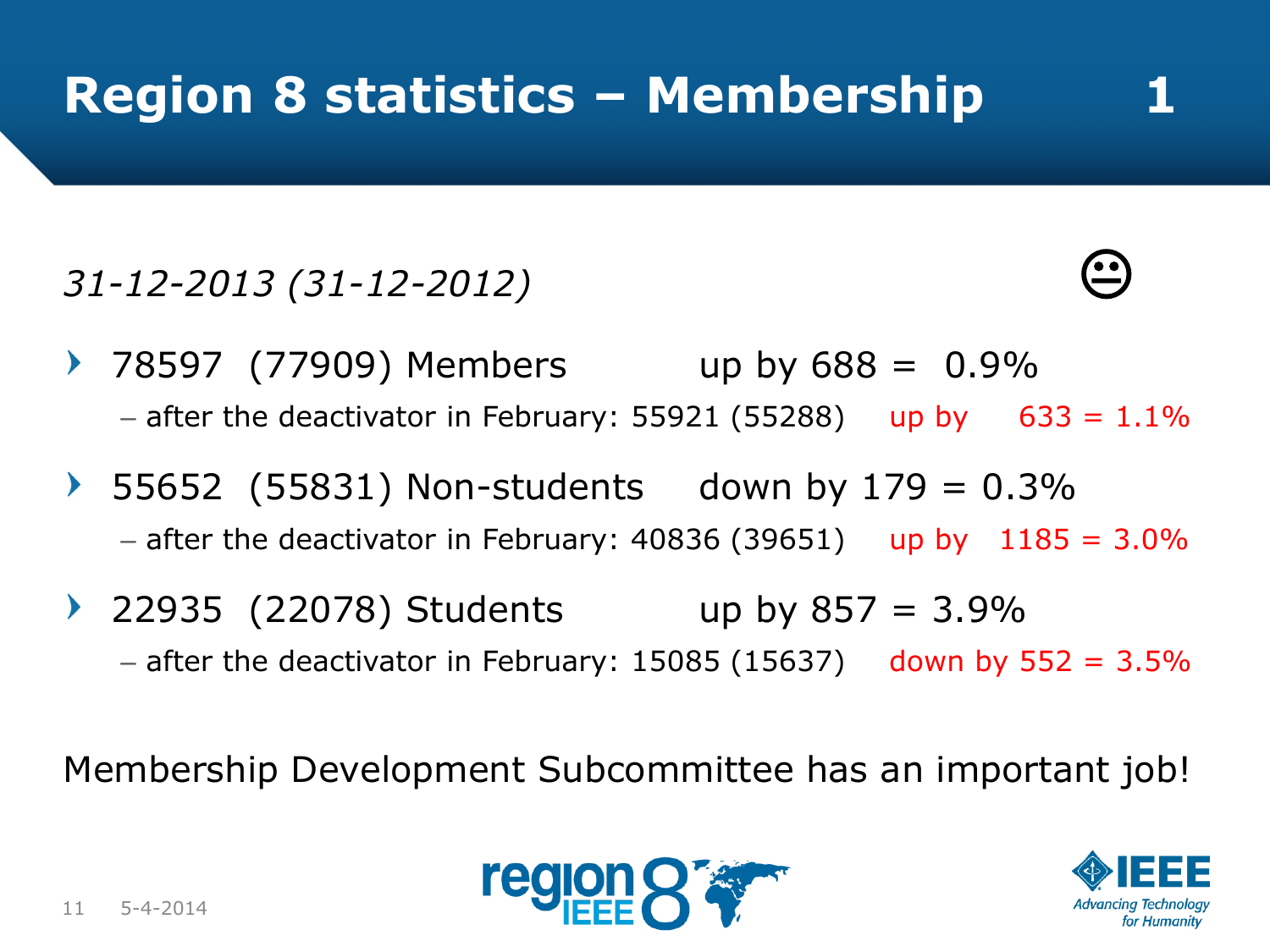# **Region 8 statistics – Membership 2**

- Region 8 is currently the second largest IEEE region. At the end of Feb 2014 the Region had **55,921** total members:
	- –Region 8 represents 18.2% of IEEE's total membership.
	- The Region has **40,836** Higher Grade Members, 8,836 Graduate Student Members and 6,249 Student Members.
- Membership in the Region is up by 1.1% from February 2013, representing a gain of 633 members.
- Higher grade membership is up by 3.0% from February 2013, representing a gain of 1,185 members.
- Graduate Student Membership is down by 8.8% from  $\blacktriangleright$ February 2013, representing a loss of 855 members.
- Student membership is up by 5.1% from February 2013,  $\blacktriangleright$ representing a gain of 303 members.



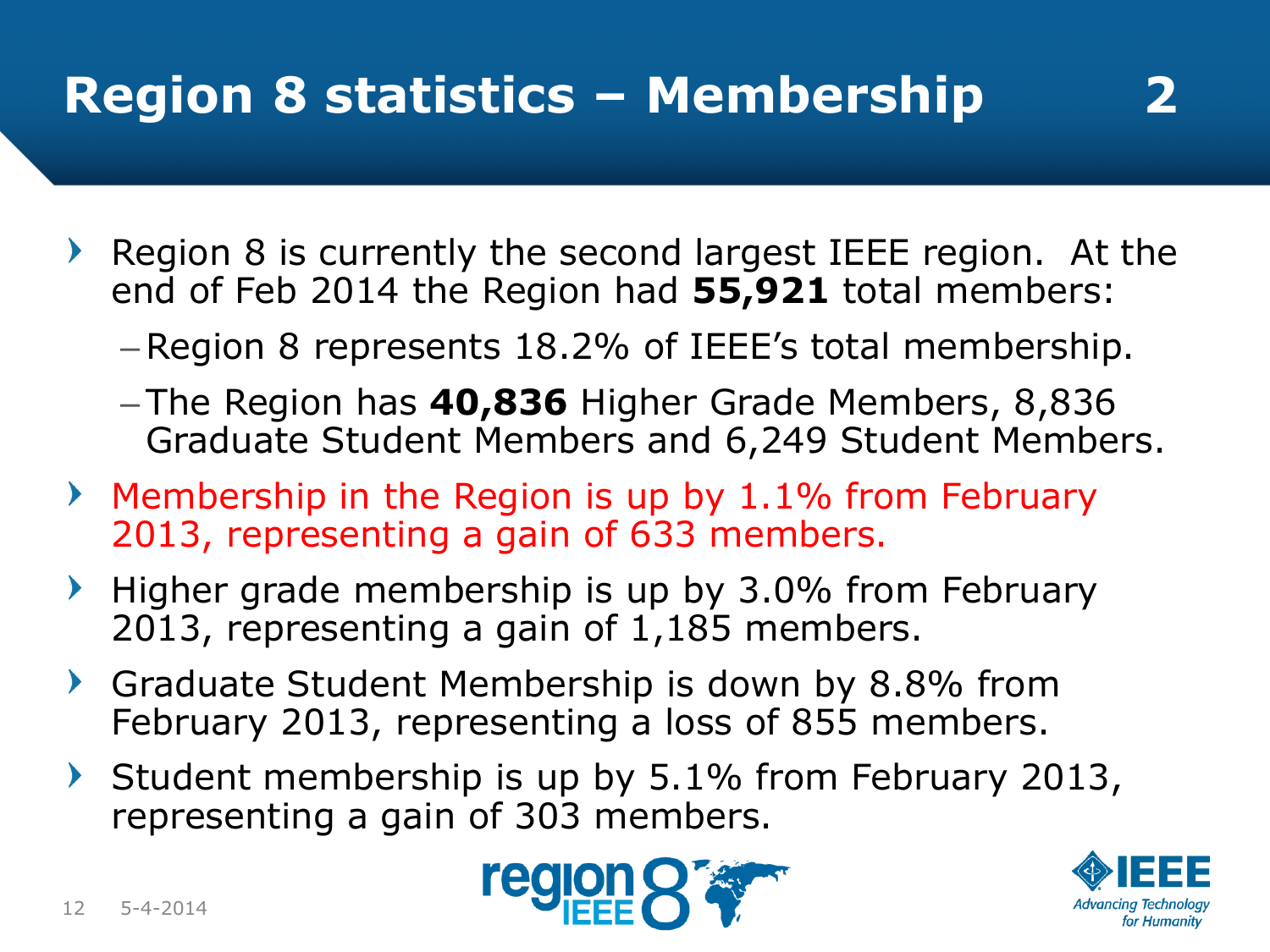# **Region 8 strategic challenges**

## **Go to industry!**

- Make IEEE a professional home for people in industry
- Make IEEE more attractive for industry professionals (local benefits)
- Consider "corporate membership" models

#### **Increase IEEE's footprint!** (205-207)  $\blacktriangleright$

- Increase IEEE visibility (technologists, public and media)
- Raise awareness about IEEE among non-government and government organizations active in technology

## **Think education!**

- Pre-university and lifelong education
- Accreditation? Certification?
- Soft skills? Merging professional activities and educational activities



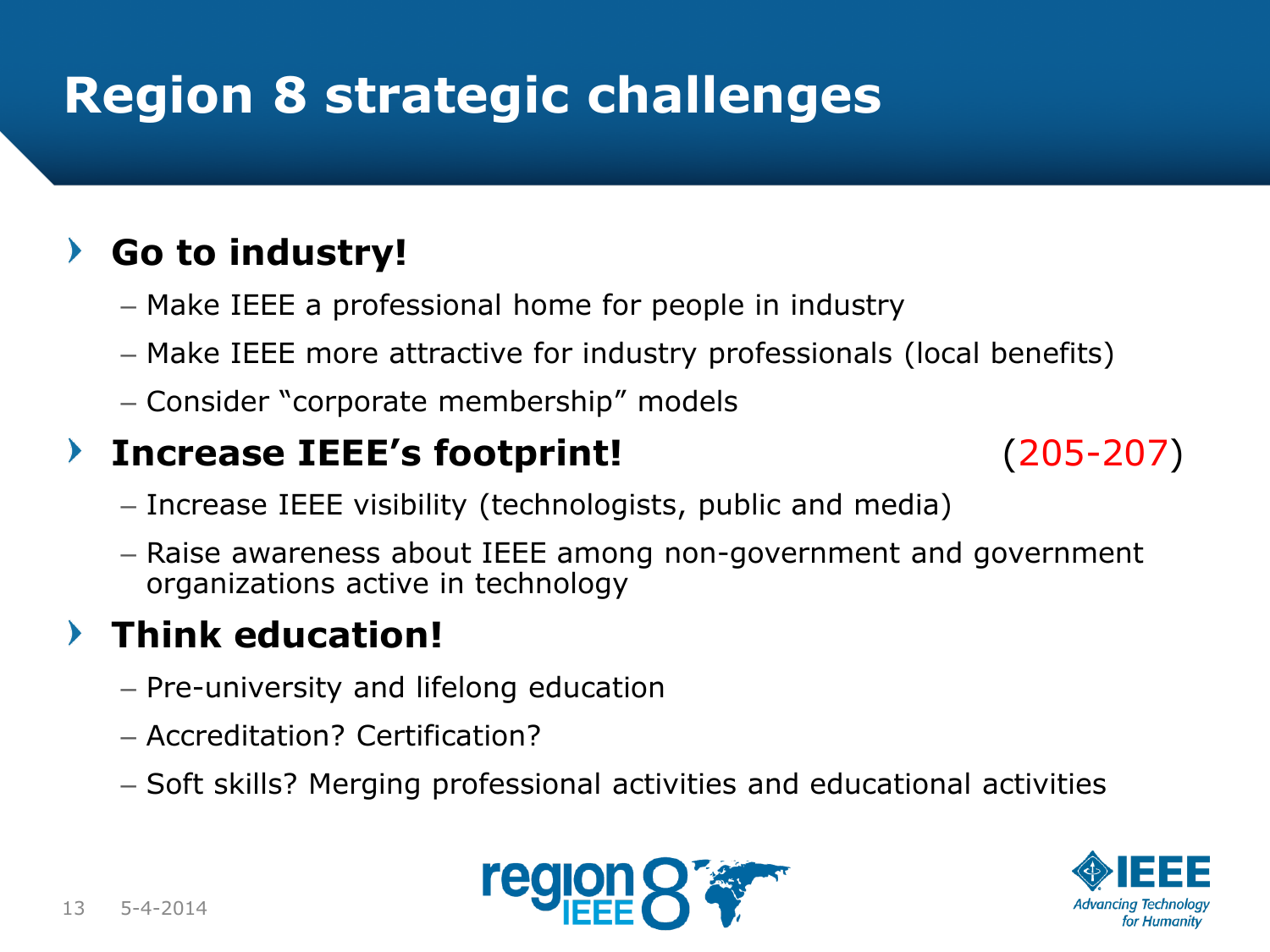# **Recent and upcoming IEEE Milestones**

## **Invention of Holography, 1947**

– London, England, Dedicated 12 June 2013 - UK & Rep of Ireland **Section** 

## **Krka-Šibenik Electric Power System, 1895**

– Šibenik, Croatia, Dedicated 5 July 2013 - Croatia Section

#### **Rheinfelden Hydroelectric Power Plant, 1898-2010**  $\blacktriangleright$

- Rheinfelden, Germany, to be dedicated 25 September 2014 the first Milestone in the Germany Section
- $\blacktriangleright$ **First generation and experimental proof of electromagnetic waves, 1886-1888** - Karlsruhe, Germany
- **First breaking of Enigma code by the team of Polish Cipher**   $\blacktriangleright$ **Bureau, 1933-1939** - Warsaw, Poland



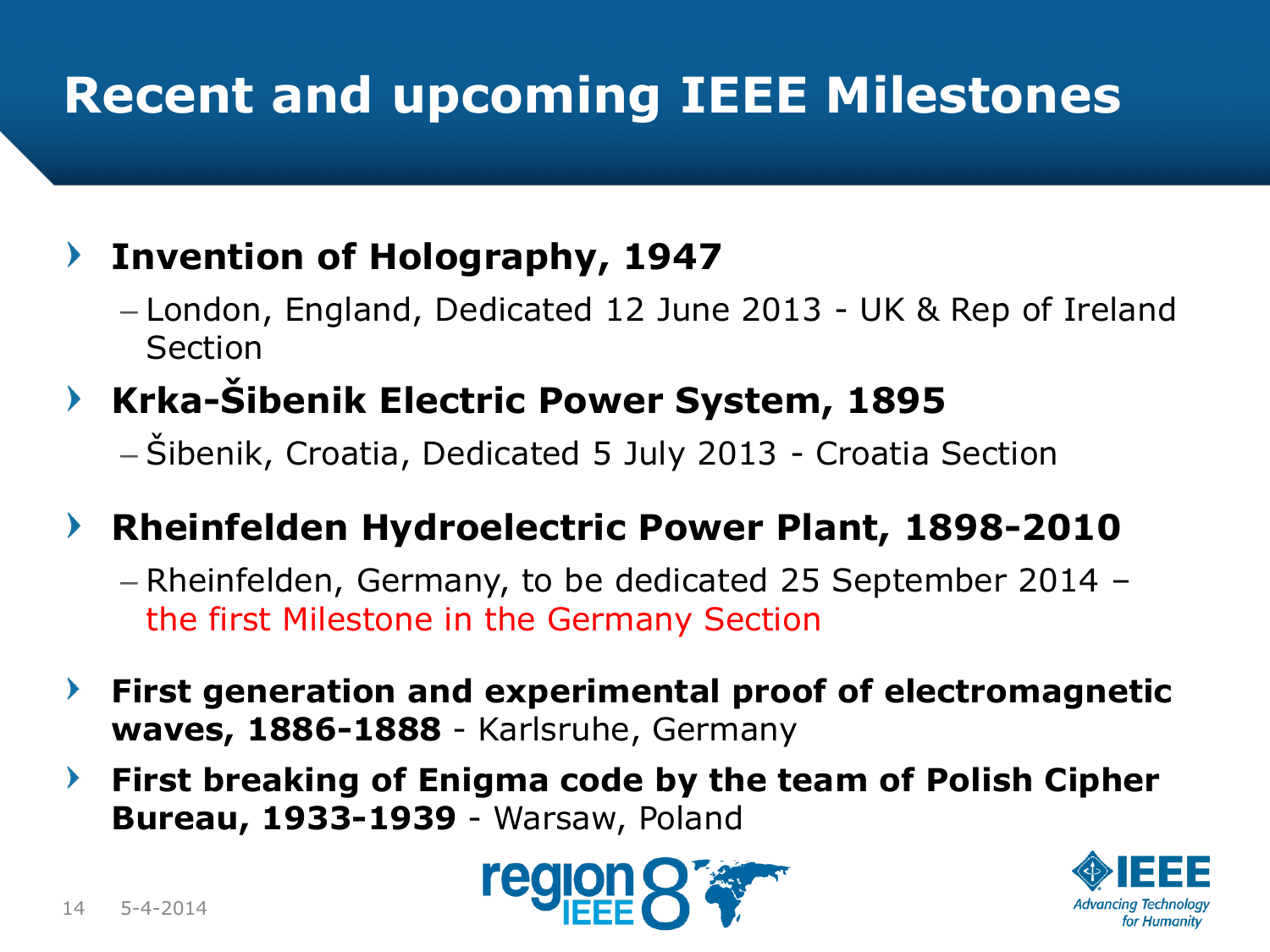# **News from Member and Geographic Activities (MGA) 1**

| <b>MGA's winning aspiration</b>        |                                                     | (116)  |
|----------------------------------------|-----------------------------------------------------|--------|
| <b>MGA's current priority projects</b> |                                                     | (117)  |
|                                        | Professional Productivity & Collaboration Tools     | (310)  |
| $\sum_{i=1}^{n}$                       | Careers (ResumeLab)                                 | ∗      |
|                                        | Transition of IEEE GOLD to IEEE Young Professionals | $\ast$ |
|                                        | Section Vitality Dashboard                          | $\ast$ |
|                                        | ▶ Volunteer Leadership Training Program             | $\ast$ |
|                                        | Member communications                               |        |
| $\sum_{i=1}^{n}$                       | <b>Extranet for volunteers</b>                      |        |
|                                        | Mobile app strategy                                 |        |
|                                        |                                                     |        |

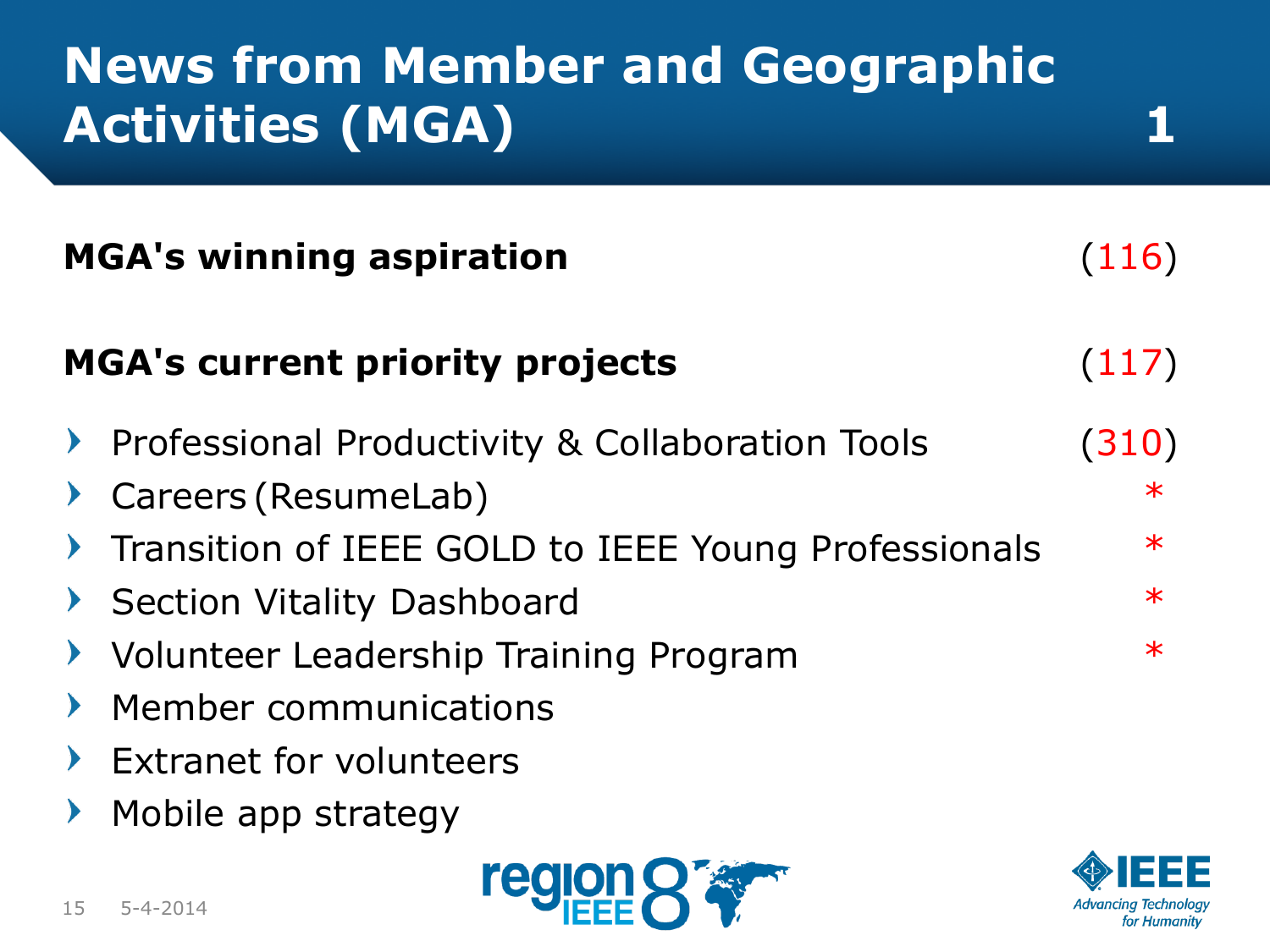# **News from Member and Geographic Activities (MGA) 2**

### **Other ongoing projects** (117)

- Fellows directory  $\blacktriangleright$
- Google Apps project  $*$  $\blacktriangleright$
- NetSuite adoption  $\blacktriangleright$
- Volunteer Communications Strategy  $\blacktriangleright$
- Volunteer Compliance Training  $*$





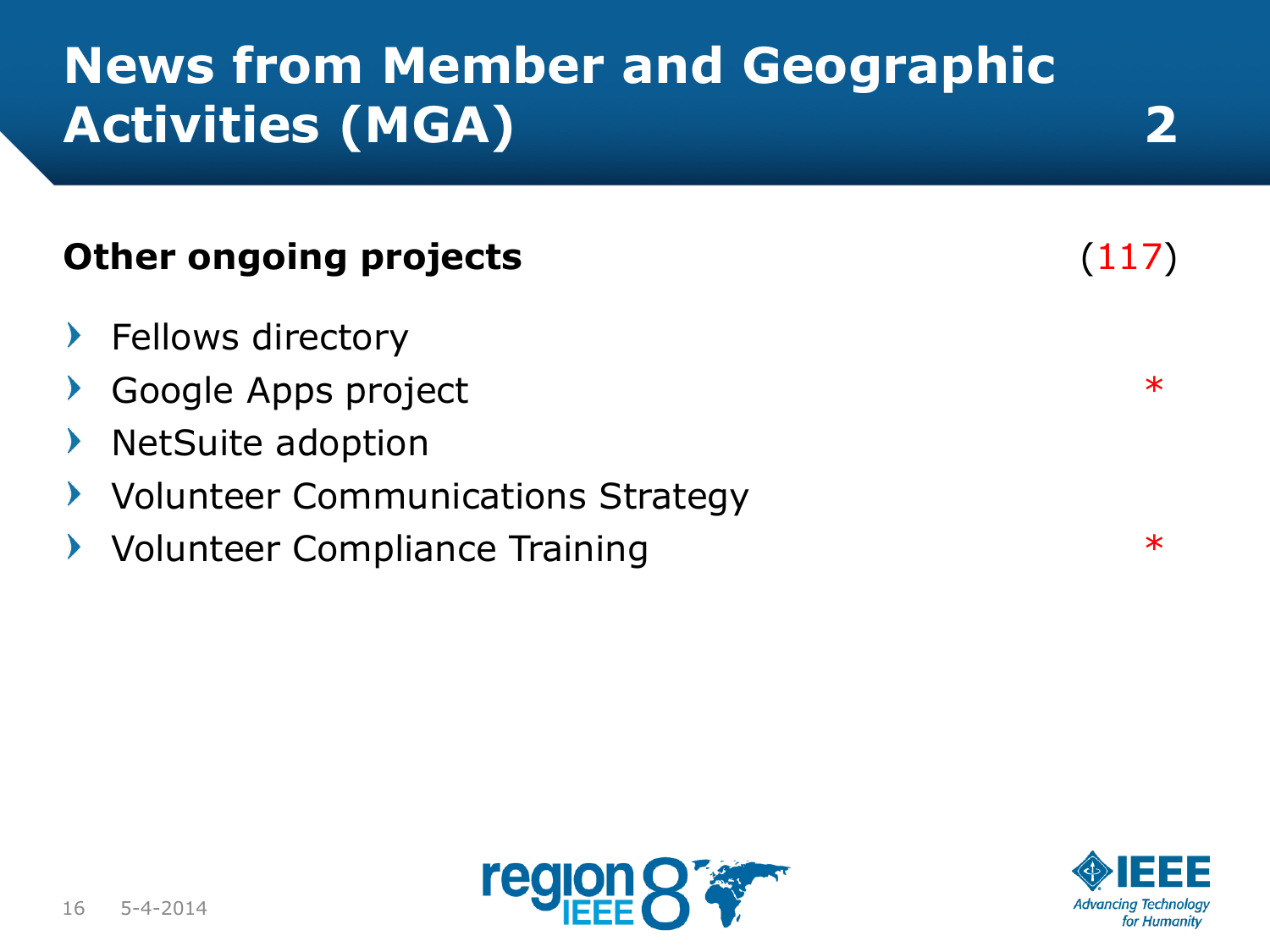# **Miscellaneous**

- Two IEEE **Ad Hoc Committees** reporting to the Board of Directors focusing on Region 8 specific issues have worked in 2013:
	- IEEE Ad Hoc Committee on Activities in Africa
	- IEEE Ad Hoc Committee on Activities in Europe (313)

## **Presidential visits**

- Two Presidential visits to Africa in April and November 2013
- President Peter Staecker visited Portugal in October 2013
- President Roberto de Marca visited four Sections in the Middle East (Qatar, UAE, Egypt, Jordan) in January 2014

#### **A short history of IRE Region 9 / IEEE Region 8**  $\blacktriangleright$

- The monograph "A short history of IRE Region 9 / IEEE Region 8" is now available online at the IEEE Global History Network
- [http://www.ieeeghn.org/wiki/images/a/a6/R8\\_history.pdf](http://www.ieeeghn.org/wiki/images/a/a6/R8_history.pdf)
- Global History Network: [http://www.ieeeghn.org](http://www.ieeeghn.org/)



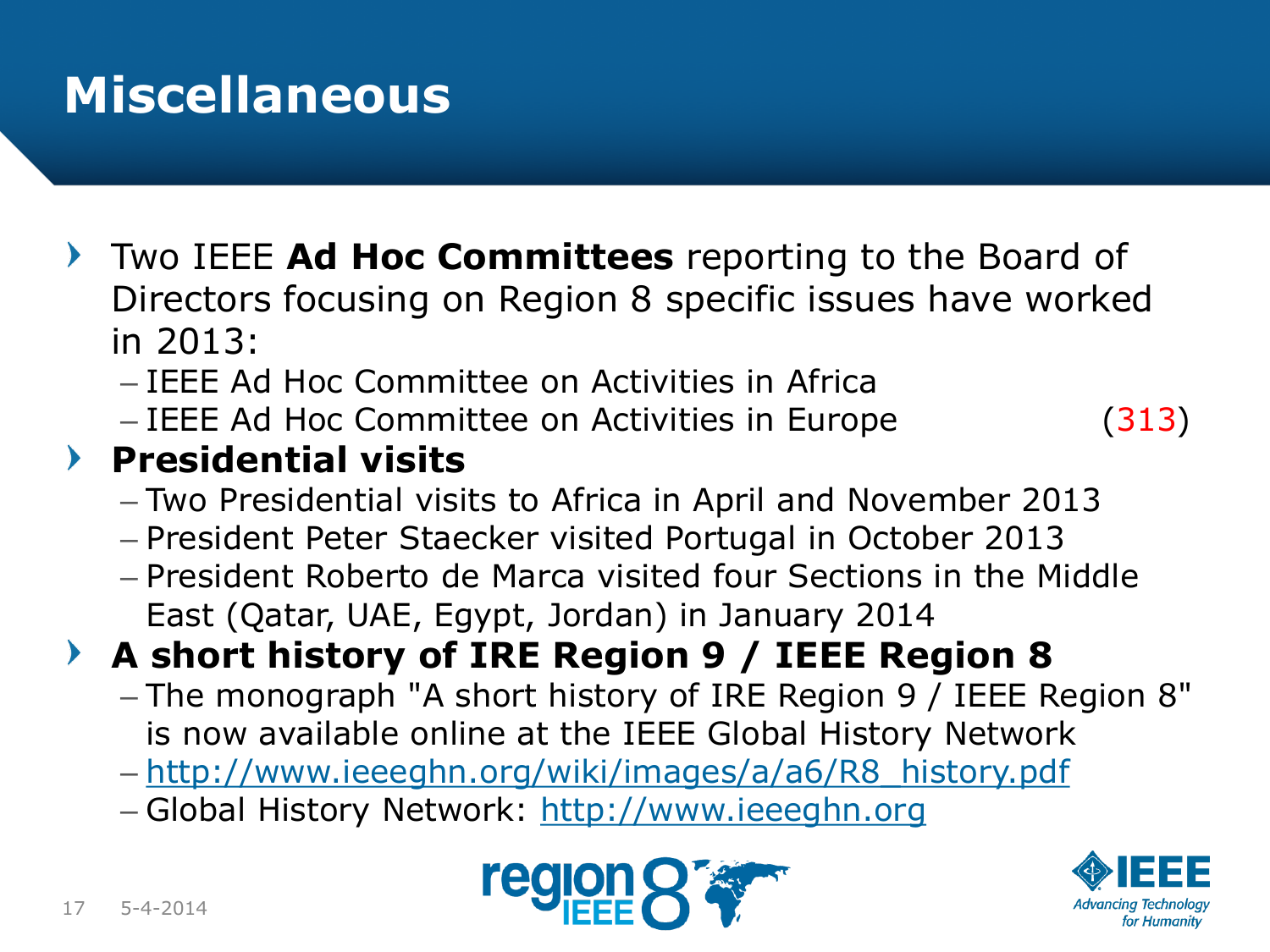# **Sections Congress**

- If you did not yet book a room in Amsterdam, please do so as soon as possible as instructed. It is very disappointing that only  $\sim$ 30 rooms have been booked instead of  $\sim$ 80!
- Note that Region 8 will only reimburse EUR 129 + city tax per night, as outlined in my email messages.
- I want to use Sections Congress as a source of information to enhance our Volunteer Orientation. Please
	- recall what you have learned during that Volunteer Orientation,
	- tell me what you missed,
	- tell me what you considered superfluous,
	- keep in mind what you will learn at Sections Congress,
	- tell me which topics from Section Congress you suggest to be added to our Volunteer Orientation.